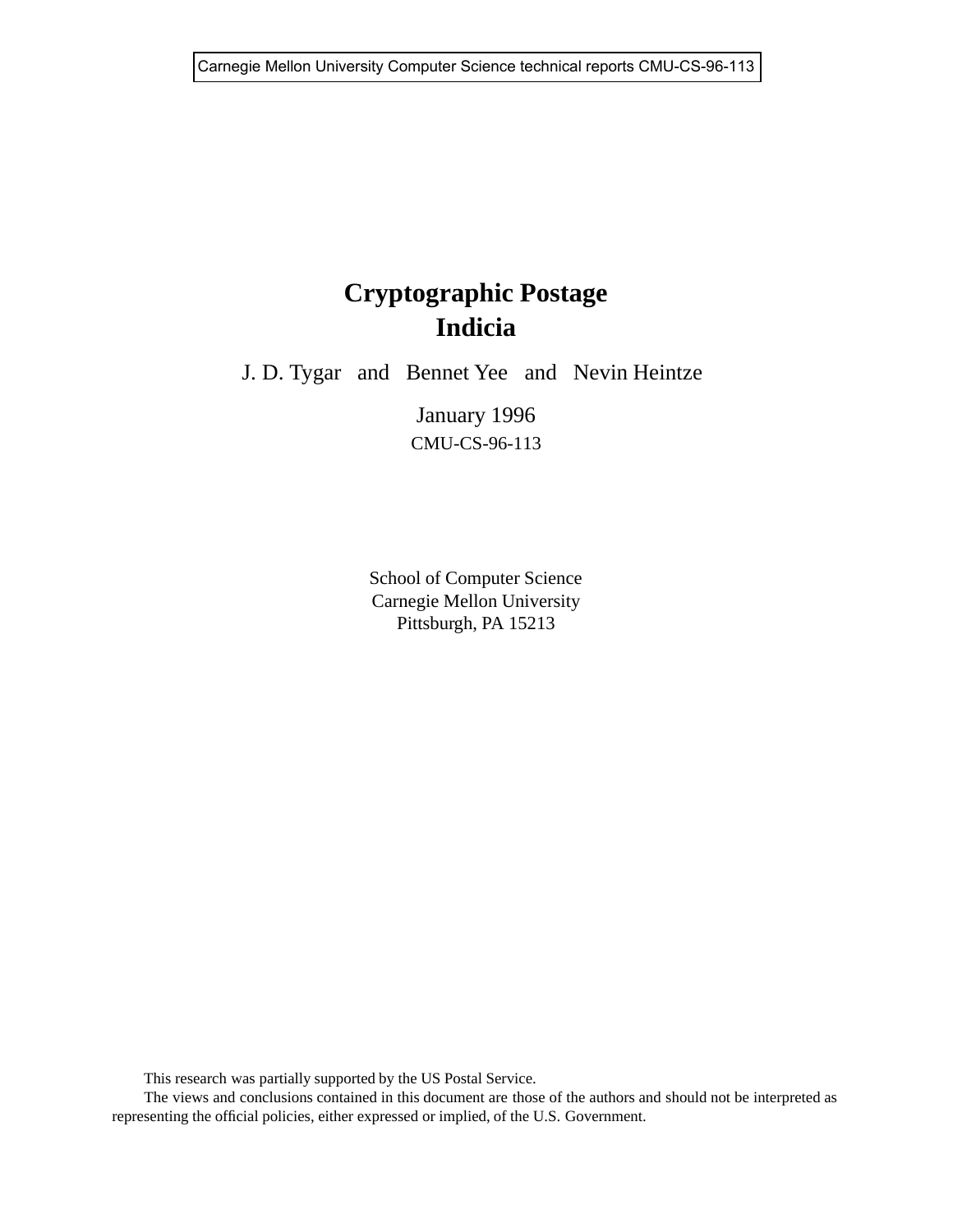**Keywords:** cryptography, franking, electronic currency, mail, postage, stamps, electronic stamps, secure coprocessors, signatures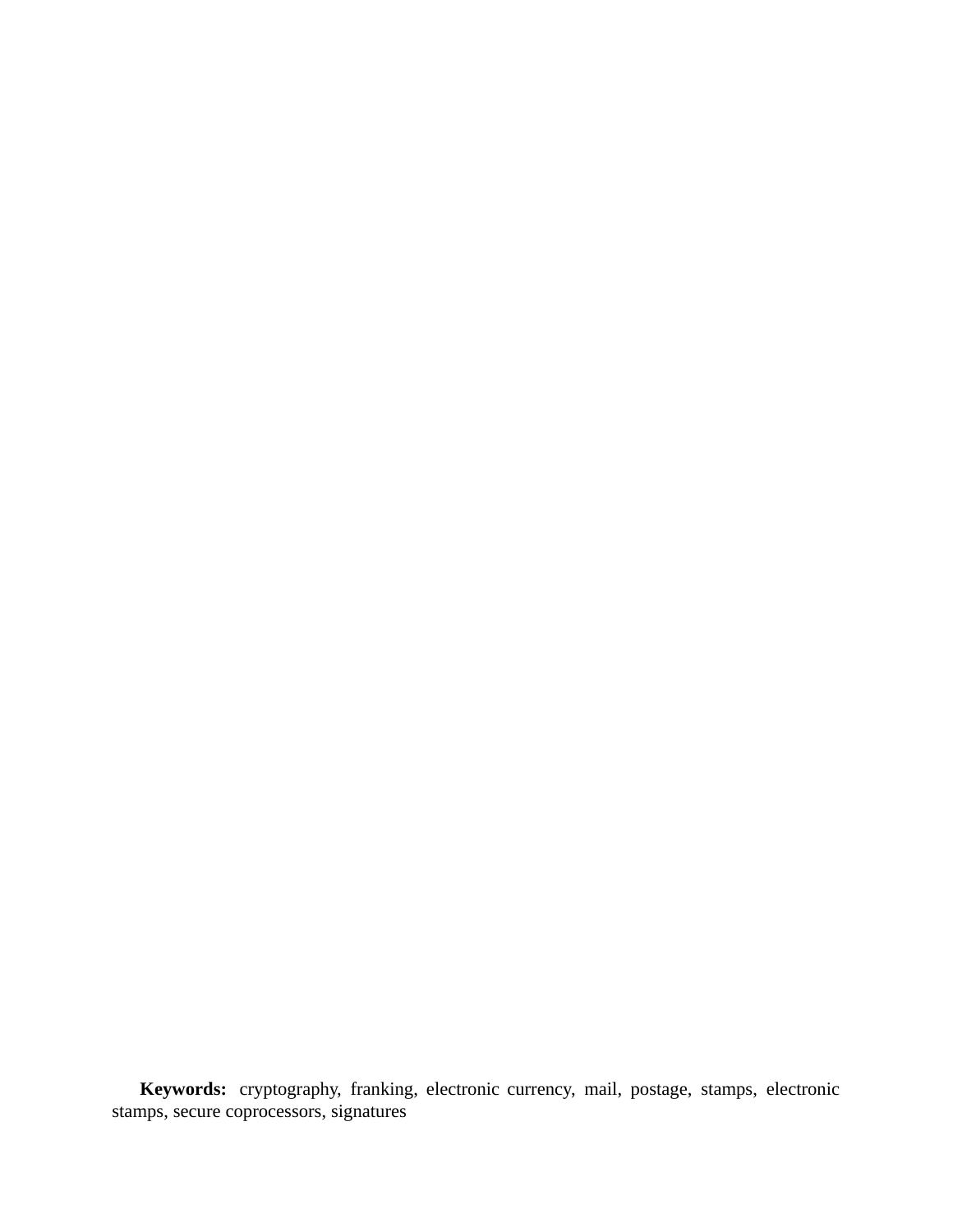#### **Abstract**

We apply cryptographic techniques to the problem of fraud in metered mail. We describe a mail system that combines off-the-shelf barcode technology, tamper-proof devices, and cryptography in a fully-integrated secure franking system. This system provides protection against:

- 1. Tampering with postage meters to fraudulently obtain extra postage;
- 2. Forging and copying of stamps;
- 3. Unauthorized use of postage meters; and
- 4. Stolen postage meters.

We provide detailed justification for our design, and discuss important tradeoffs involving scanning strategies, encryption technology and 2-D barcode technology. The US Postal Service' recent Information Based Indicia Program (IBIP) [15] announcement adopted the principal design features of our model.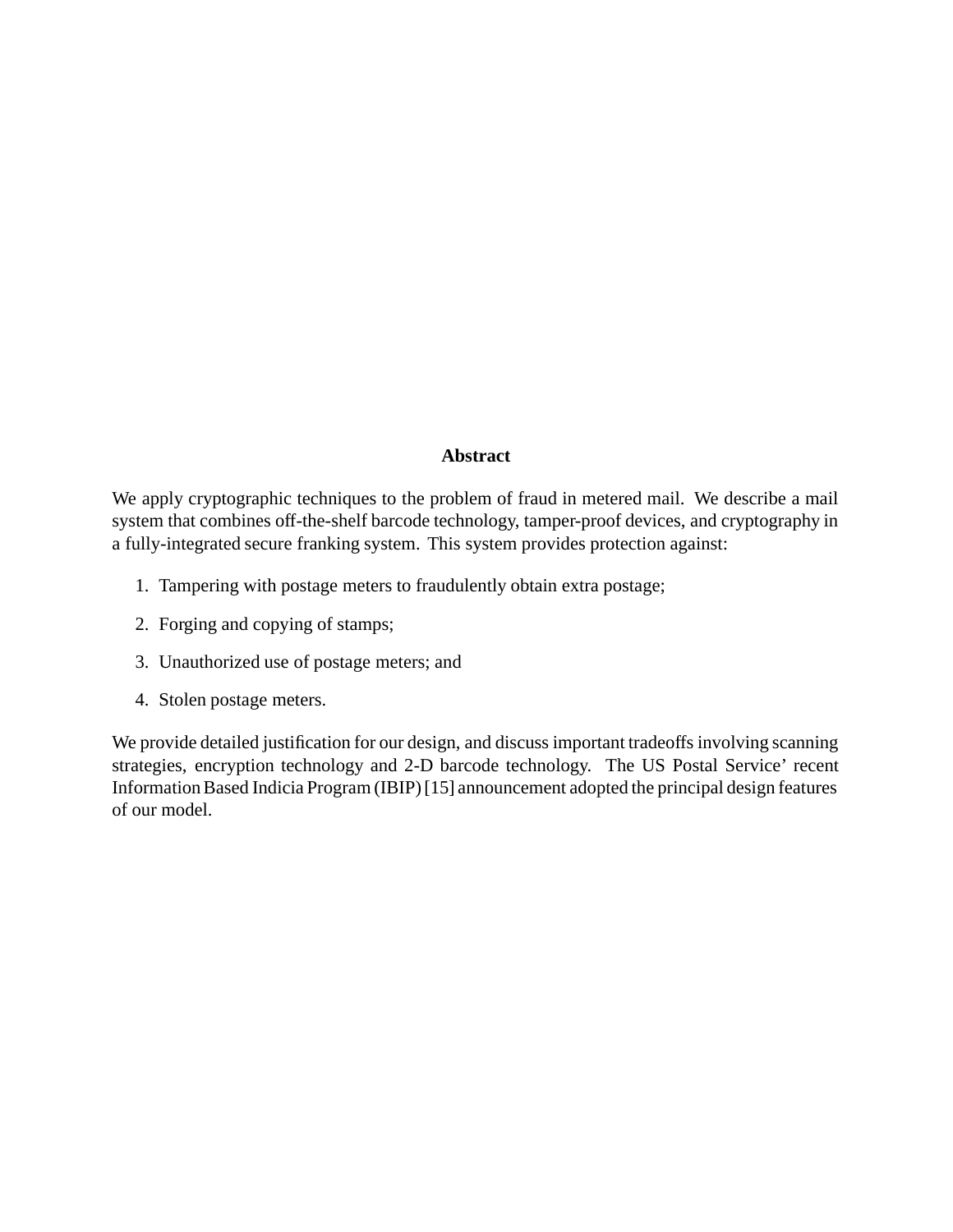# **1 Motivation**

The US Postal Service<sup>1</sup> handles over 165 billion pieces of mail each year through almost 40,000 autonomous post office facilities. Much of this mail is metered, which means that the mail does not have an ordinary stamp attached to it. Instead, a postage meter prints a special mark (called a postal indicia) on the mail. Fraud is a serious problem for the US Postal Service:

- The US Postal Service recently calculated that meter fraud cheats the agency out of substantially more than \$100 million each year [4].
- There are over 82,000 postage meters in the US that are currently reported as lost or stolen [14].
- The US Postal Service is prosecuting two cases in New York and Boston; each involves more than \$4 million dollars in postage meter fraud [10].

To address these problems, we propose a new system for printing postage indicia with cryptographic information. This system allows a PC or workstation with a laser printer and a tamper-proof device to produce unforgeable postage indicia. This paper describes that design.

The design of cryptographic postage indicia is an interesting exercise in security engineering. The US Postal Service's recent Information Based Indicia Program (IBIP) [15] adopts the principal design features of our model.

# **2 Postal Fraud**

Today's postage meters and indicia are not very secure. They are vulnerable to at least four kinds of fraud:

- The postage meter may be tampered with so that it generates free postage;
- The indicia imprint produced by a postage meter may be forged or copied, using a rubber stamp, a color photocopier, or a color laser printer.
- A valid postage meter may be used by an unauthorized person; and
- A postage meter may be stolen.

A number of these issues can be addressed by cryptography. Thanks to recent developments in digital barcoding, we can now use off-the-shelf technology to replace old-fashioned stamps by machine readable indicia. These indicia can be printed by laser printers or similar devices, under the control of a workstation, a PC, or a dedicated postage device. Moreover, we can include cryptographically signed information in the indicia to prove the authenticity of the indicia. By including information such as the mailing date and the zip code of the sender and receiver, we can also guard against forged or copied indicia. Pastor [7] gave a rough outline of how such a system could work.

 $1$ This paper addresses mail in the United States, but the basic design can be generalized to mail in other countries.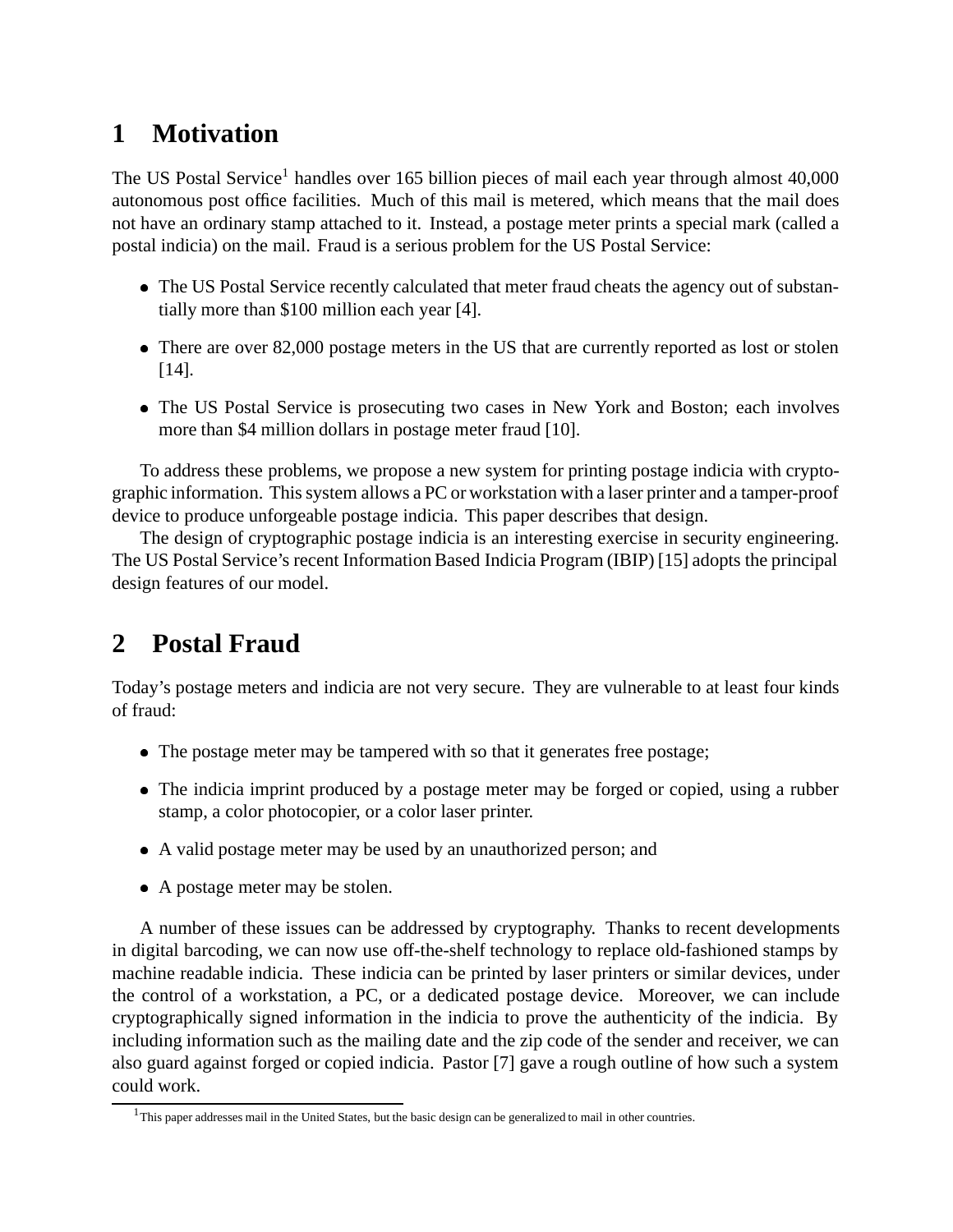Unfortunately, Pastor's system and similar proprietary proposals are vulnerable to additional types of attack:

- Cryptographic techniques are vulnerable to misuse, leading to systems that can be successfully attacked by an adversary.
- Postage meter credit may still be tampered with, even if cryptographic techniques are used.
- A postage meter may be opened and examined by adversaries looking for cryptographic keys, thus allowing the adversary to build new bogus postage meters.

Even more problematic, Pastor's proposal relies on an implicit assumption that a master list containing all examined indicia is maintained. This would require a large, distributed database on a highly available network connecting post office facilities. With nearly 40,000 postal facilities and a yearly volume of 165 billion pieces of mail, such an integrated, real-time, distributed, highly-available database would be unrealistic at present without dramatically increasing the cost of postage.

This paper describes a complete postal franking system addressing these concerns. This system is most suitable for a PC or workstation printing out cryptographic indicia on a standard laser printer. A slightly less secure design also allows postal meters to print out cryptographic indicia. Central to our design is the use of tamper-proof computing devices, such as those in the specified in the US FIPS 140-1 standard [13]. Using this technology, we can produce secure, unforgeable postal indicia.

## **3 Traditional Indicia**

Here we review the structure of traditional indicia and define necessary properties for cryptographic indicia.

Today's postage meters are portable devices containing a print mechanism and a postage accounting mechanism, enclosed in a sealed case. Each postage meter is initialized with a postage credit by a post office; as each letter is stamped, the postage value is deducted from the machine's credit. Meters are periodically returned to the post office so that additional postage credit may be transferred to them. Although postage meter cases are not tamper-resistant or tamper-proof, they are supposed to be tamper-evident. Meters are subject to periodic inspection by postal authorities. Unfortunately, the tamper-evident mechanisms frequently fail. Further problems are created by stolen or missing meters, which cannot be inspected but may be in use. Finally, postal employees often fail to recognize signs of tampering.

Traditional postage meters maintain three important *registers*:

**ascending register** The monetary total value of all indicia ever produced by this meter.

**descending register** The remaining credit available in the meter.

**piece-count register** The number of indicia with non-zero postage produced by the meter<sup>2</sup>.

 $2$ Zero postage indicia are sometimes used for testing.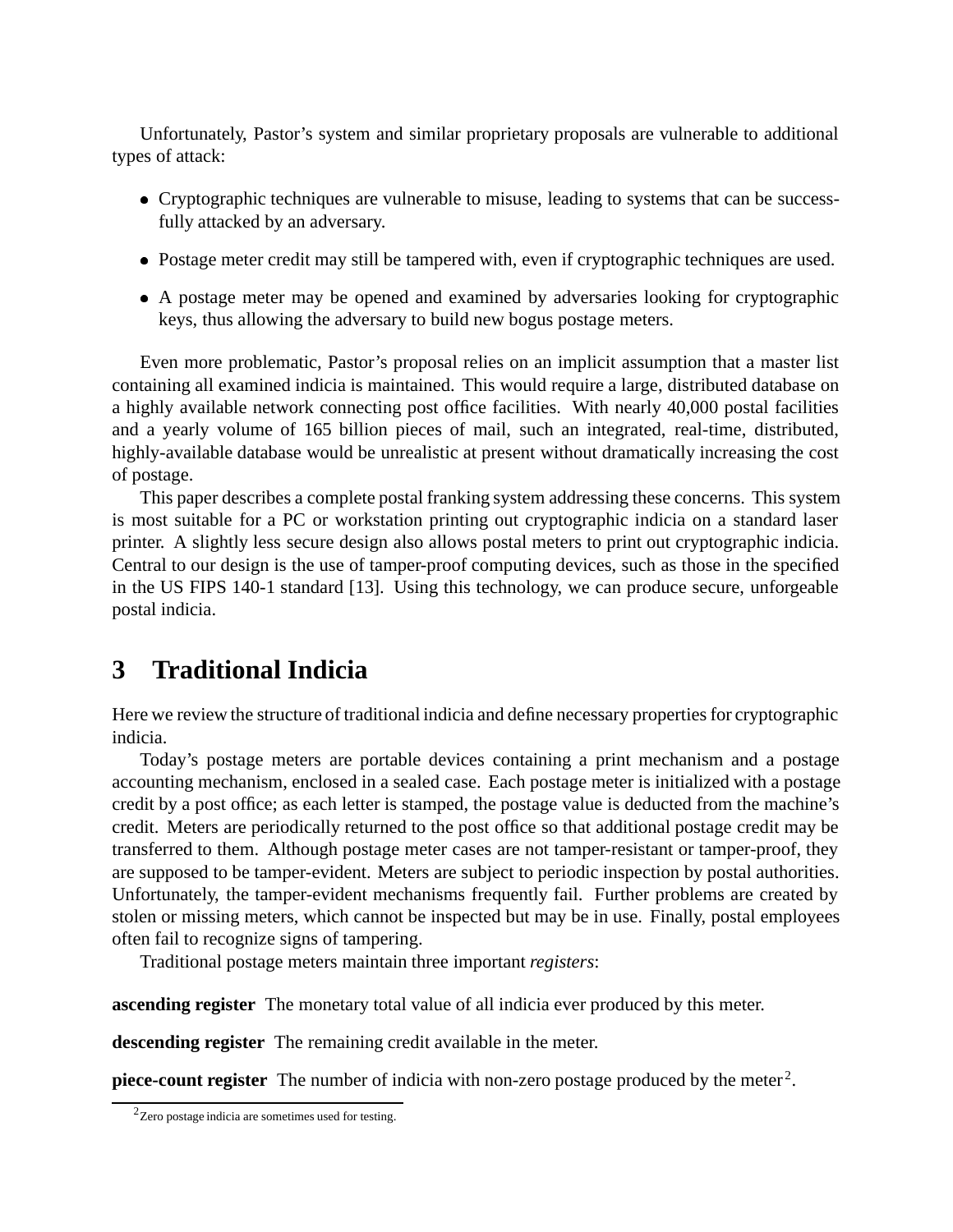

Figure 1: Traditional indicia can be easily forged or reproduced by a laser printer.

When a new indicia is printed by a meter, the postage value of the new indicia is added to the ascending register and subtracted from the descending register, and the piece-count is incremented by one. During normal operation, the ascending and descending registers sum to a constant value. When the meter is refilled and additional postage credit is transferred to a meter, the sum of the ascending and descending registers increases.

Figure 1 shows an example of a traditional indicia. It contains information about postage value, date, etc. On the left side of the indicia are the words "Presorted First Class" printed vertically, identifying the class of the mail. Immediately to the right is the city-state circle, which notes the city (Pittsburgh), state (Pennsylvania) and the date (26*th* February, 1993) of the indicia. Further to the right, and directly underneath the eagle, is a meter identification mark (PB METER 6829680). This indicates that the imprint was made by a Pitney-Bowes meter, serial number 6829680. Finally, in the box on the right-hand end of the indicia is the postage value (29 cents).

The basic function of an indicia is to demonstrates to the postal carrier that postage has been paid. To make copying more difficult, the indicia is printed using special fluorescent ink. However ink fluorescence is rarely checked, and in any case fluorescent ink is openly sold without restriction. Moreover, rubber stamps that produce bogus indicia can be easily special ordered. So, little sophistication and little investment is required to defeat the traditional postal indicia security measures.

## **4 Cryptographic Indicia**

Using cryptography, we can design postage indicia that substantially improve upon the security of traditional postage meter indicia. In particular, we can guarantee the following two properties: (a) copied indicia are detectable and (b) malicious users cannot generate valid new indicia (even by modifying existing indicia).

We achieve the first property by including additional information in indicia: the destination, sender, and return address of the mail, and the date/time of creation of the indicia. Such indicia can be copied, but since the destination address is included in the indicia, the copied indicia is only valid for mail to the same address. As we shall discuss later, this check can be automated. The inclusion of time stamps allows us to set a maximum "lifetime" for an indicia. Serial numbers trace the source of the attack to a unique postage meter licensee.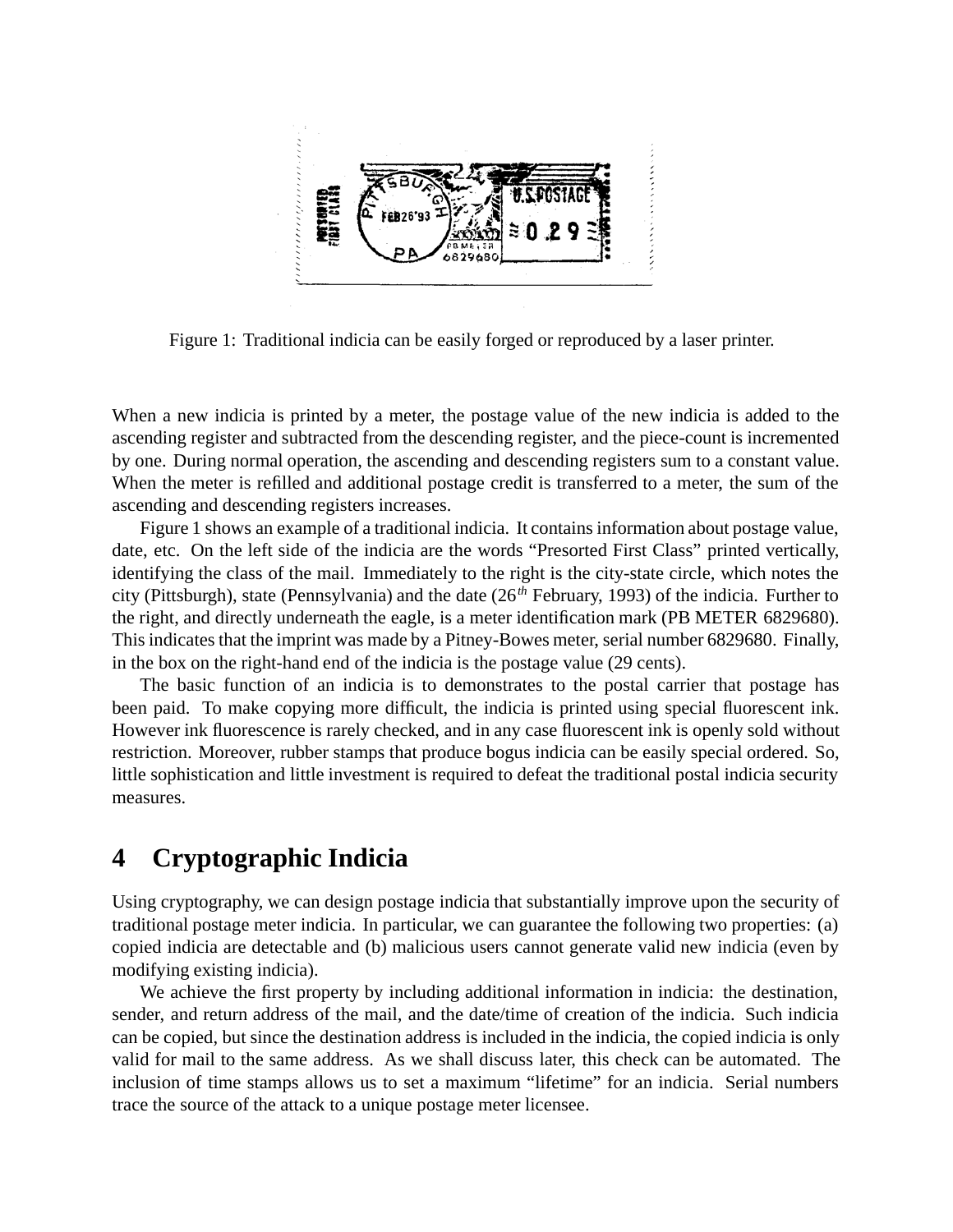

Figure 2: PDF417 barcode representation of The Gettysburg Address

The second property is achieved using cryptography. Indicia information is digitally represented, cryptographically signed [11], and printed on an envelope as a 2-D barcode<sup>3</sup>. Such barcodes can be printed using commodity laser printers, and they can be scanned and re-digitized at a post office. Several 2-D barcode technologies exist; figure 2 shows Lincoln's Gettysburg Address encoded in Symbol Technologies PDF417 barcode [3, 8, 9]. PDF417 can store 400 bytes per square inch.

Central to the security of cryptographic indicia is checking indicia validity. Section 5 addresses this important issue.

# **5 Indicia Design**

What type of cryptographic signature algorithm should we use? Most cryptographic signature algorithms require different amounts of time for generating the signature and verifying the signature. For a cryptographic postal indicia system, the bottleneck is signature verification: a typical postoffice will verify many more mail items than a typical mailer will generate. This argues that we should use a signature mechanism with fast verification time. The two most widely used signature mechanisms are RSA [11] and DSA [6]; of these RSA is best suited for our purposes because it gives the fastest signature verification times.

RSA is a block cipher; it signs plaintext in fixed length blocks. Given the state of cryptography today, we recommend that use of RSA with 128 byte blocks. Smaller block sizes will not be safe for the expected lifetime of our system. If indicia include a certificate containing the verification public key (see Section 6), then barcodes will contain 256 bytes of data, of which 128 bytes will be for mail-specific information. Depending on the amount of error-correction required, such 2-D barcodes will occupy 0.6 to 1.0 square inches.

<sup>&</sup>lt;sup>3</sup>In addition to the 2-D barcode, the envelope will contain human-readable versions of some information, such as the postage value, and addresses.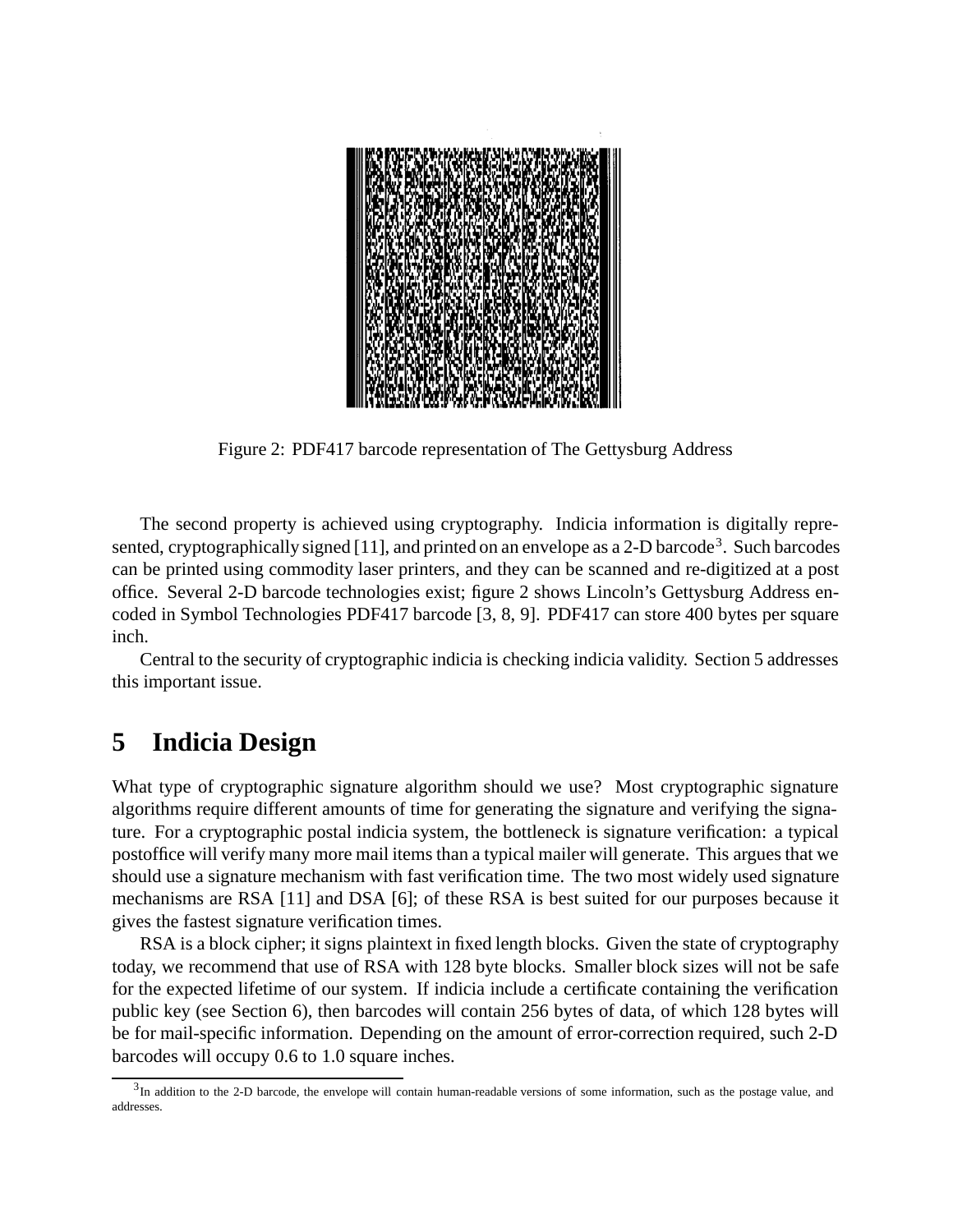For the best security, cryptographic postage indicia should contain the following items:

- **meter number** (4 bytes) **and type** (2 bytes)**:** This field identifies the manufacturer, model number, individual meter number, and revision number for the meter's software.
- **postage** (2 bytes)**:** In addition to the 2-D barcode, this field should appear in human readable form.
- **date/time** (7 bytes)**:** In addition to the 2-D barcode, this field should appear in human readable form.
- **item count** (4 bytes)**:** This field contains a piece count for this particular meter. For privacy reasons<sup>4</sup>, this should not be readable to non-USPS parties.
- **ascending and descending registers** (4 bytes each)**:** Again, for privacy reasons, this should not be readable to non-USPS parties.
- **entry address** (5 bytes)<sup>5</sup>: This is the address from which the mail is stamped and enters the mail system.
- **return address** (5 bytes)**:** This is the address to which undeliverable mail should be returned. It may or may not be the same as the entry address. The return address must also be fully written out in human readable form.
- **destination address** (5 bytes)**:** The destination address must also be fully written out in human readable form.

These items use a total of 38 bytes of our 128 byte data field, leaving 90 bytes available for future advanced services.

Up to now, we have discussed systems which incorporate the destination address in the indicia. Unfortunately, this requirement precludes the traditional stand-alone model of a postage meter which afixes an indicia without knowing the destination address. To use a stand-alone system with the above indicia, the operator would need to scan or manually enter the address information into the unit.

A more convenient, but less secure system, is also possible: a stand-alone meter could omit destination address information from the indicia. (Note that entry address and return address information are likely to be fixed, so that these can be reasonably included in an indicia produced by a stand-alone device.) Without the destination address information, our indicia validity checking becomes more difficult; we discuss this in Section 6.

 $^{4}$ If items counts or ascending/descending register values can be read from the envelope, then it is possible for an outsider (e.g. business competitor) to find out the size of a mailing list by comparing the item counts from successive mailings.

 $5$ The USPS 11 digit "zip+4+2" address representation uniquely identifies all addresses in the US and fits in 5 bytes.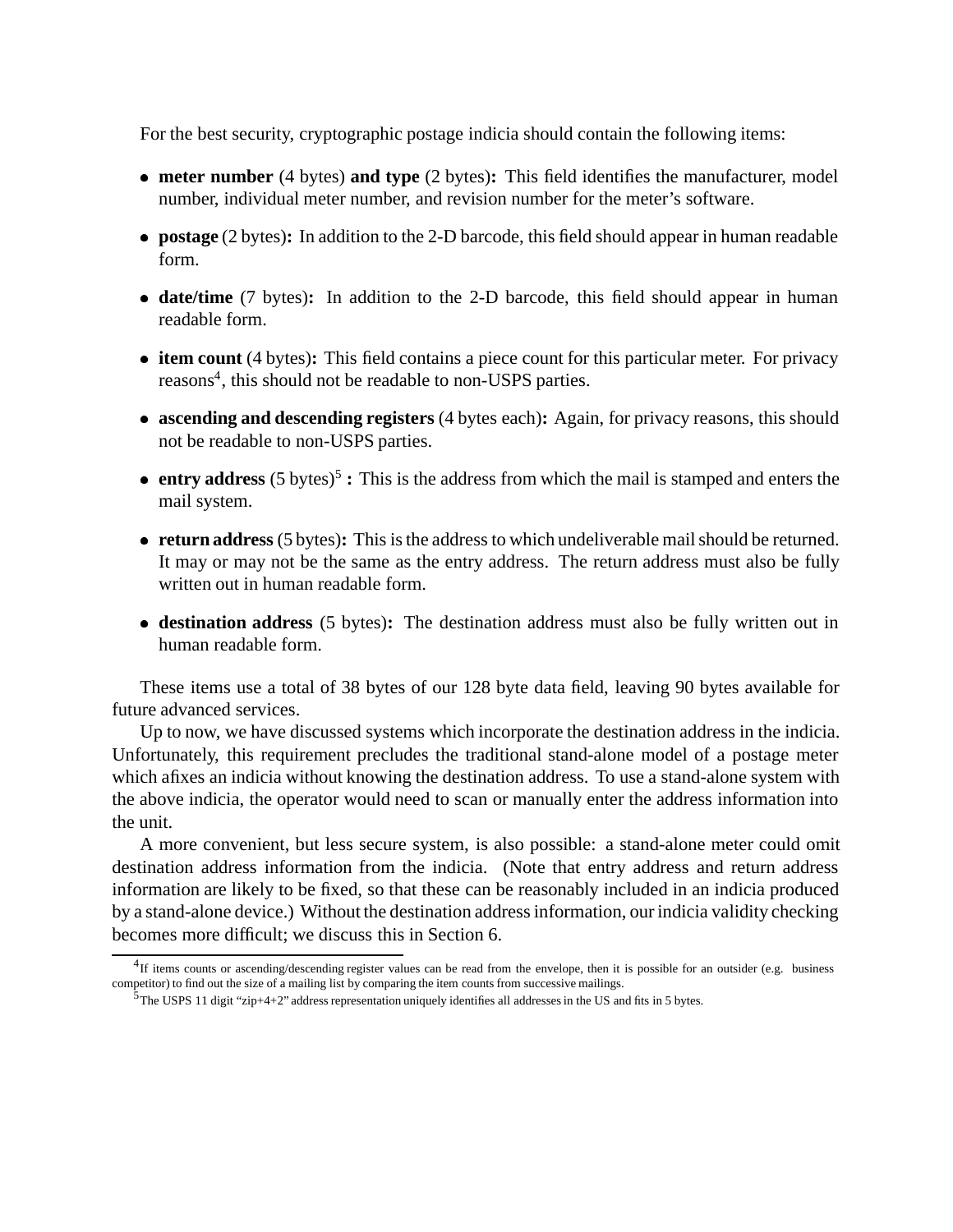### **6 Sampling Strategies and Fraud Detection**

Cryptographic indicia provide no security unless mail is inspected. Maximum security is obtained if every indicia is scanned and verified. However the support for this (in terms of scanning and verification equipment) is unlikely to be in place in near future. The alternative is to check only a fraction of the mail stream.

We discuss three inspection strategies: random sample scanning, selective scanning using hand-held scanners and universal scanning. As the system evolves, we expect that each strategy (and perhaps combination of strategies) will have its place. It is therefore important to adopt a system that supports all three.

#### **6.1 Random Sampling**

In random sampling, some small sample of the mail entering the system is selected and scanned. As we increased the proportion of scanned mail, we increase the chances of detecting fraud, but we also increase the cost of scanning. An important design issue is how to check only a fraction of the mail stream, and still provide effective fraud control. It is important that sampling be sufficiently random so that the chance that any particular item is sampled is bounded above and below by a minimum and maximum value.

Each scanned item will be subjected to a number of static checks. Some of these checks indicate definite fraud, while others only indicate possible fraud. Envelopes that are definitely fraudulent can be withdrawn from the mail stream. Those that are just suspicious must remain in the system, but will be recorded for follow-up fraud investigation (for instance, the envelope could be photocopied or digitally scanned). We now outline each check in detail:

- **Validity:** Is the indicia valid (does it have a correct format and signature)? (If this check fails, then the indicia almost certainly is fraudulent.)
- **Meter Number:** Is the meter on a list of stolen or suspicious meters?

(The trustworthiness of this test depends on the integrity of the list of stolen/suspicious meters.)

- **Item Counts:** Are the sequence count, ascending register and descending register consistent? (If this check fails, then the indicia is likely to be fraudulent.)
- **Item Count Limits:** Do the item counts fall within the bounds specified in the meter's current account information<sup>6</sup>?

(The trustworthiness of this test depends on the integrity and timeliness of the meter accounting information.)

**Date:** Is the date recent?

(This test may occasionally fail for legitimate mail because the mail may be stamped but not posted immediately, or because of post office delays.)

<sup>&</sup>lt;sup>6</sup>A meter's account specifies the current meter credit and count numbers, and this sets upper and lower bounds on the sequence count, and ascending and descending registers counts for a particular period.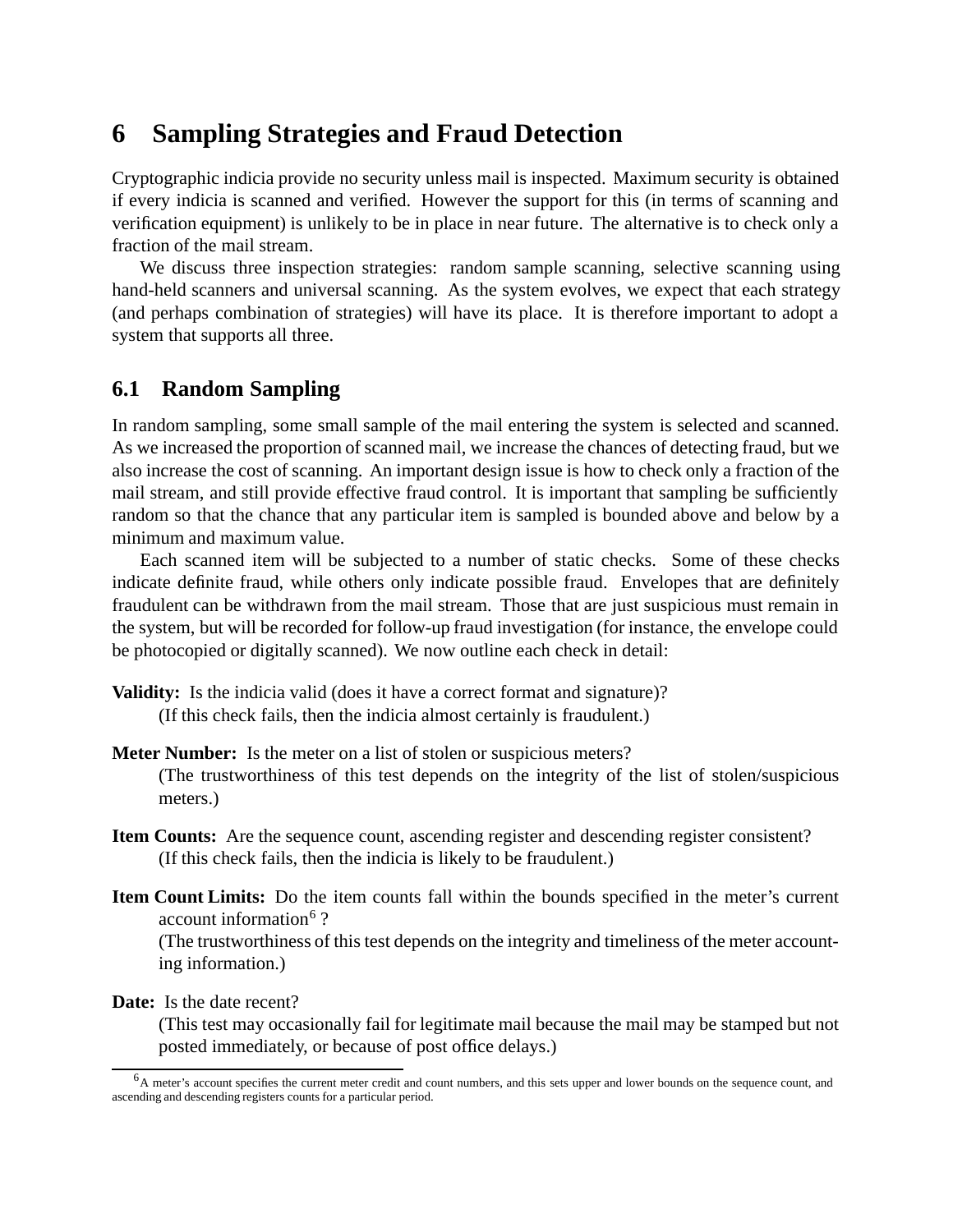**Entry Address:** Do the entry address on the indicia and the meter's registered address correspond, and are they consistent with the actual point of entry of the mail item into the mail stream? (US postal regulations require that metered mail be posted at the post office where the meter is registered. Currently, this rule is not strictly enforced. Hence, a failure of the entry address check indicates a suspicious mail item, but it does not indicate definite fraud. If compliance with the regulation becomes mandatory, then the reliability of this check would correspondingly increase.)

**Return Address** Does the return address on the envelope correspond with that on the indicia?

**Destination Address** Does the destination address on the envelope correspond with that on the indicia? (If the destination address is omitted from the indicia, this check cannot be performed.)

In addition to these checks, information from sampled mail items that are stamped by the same meter should be collected and subjected to some statistical checks. To describe these checks, suppose that one in every  $\alpha$  items is scanned.

- **Item Counts:** Dates should increase with item counts. The average increment between items should be about  $\alpha$ . The same item count should not occur twice.
- **Account Check:** If, over some interval of time, *n* items with a specific meter (or PC postage system) number are scanned, then the account for that meter should indicate about  $\alpha \times n$ items.

Depending on the equipment used, some of these checks may be performed on-line (that is, the check is done as the piece of mail is being scanned). However, it is likely that most checks will have to be done off-line (particularly those that involve looking up a database of previously scanned material). From the point of view of catching fraudulent letters, it is better to perform checks on-line: if we find a suspicious letter, we can capture the particular item, rather than let it pass on through the system. Note that we only suggest delaying delivery of mail in those cases where there is clear fraud.

Random sample scanning is particularly effective against high volume violators, such as most postage meter users.

#### **6.2 Selective Scanning with Hand-Held Scanners**

This strategy involves selecting some portion of the mail stream for validation based on criteria such as suspicious visual indicators (for example, the indicia may look unusual or tampered, the return address may be unusual, etc.). All of the static checks described above for random sampling are applicable. (We presume that hand-held scanners will be periodically downloaded with lists of suspicious meters and revoked certificates; see Section 7.) Those checks that cannot be carried out on the spot could be performed later by storing the scanned indicia in the hand-held unit and transmitting them to a central server at the end of the day.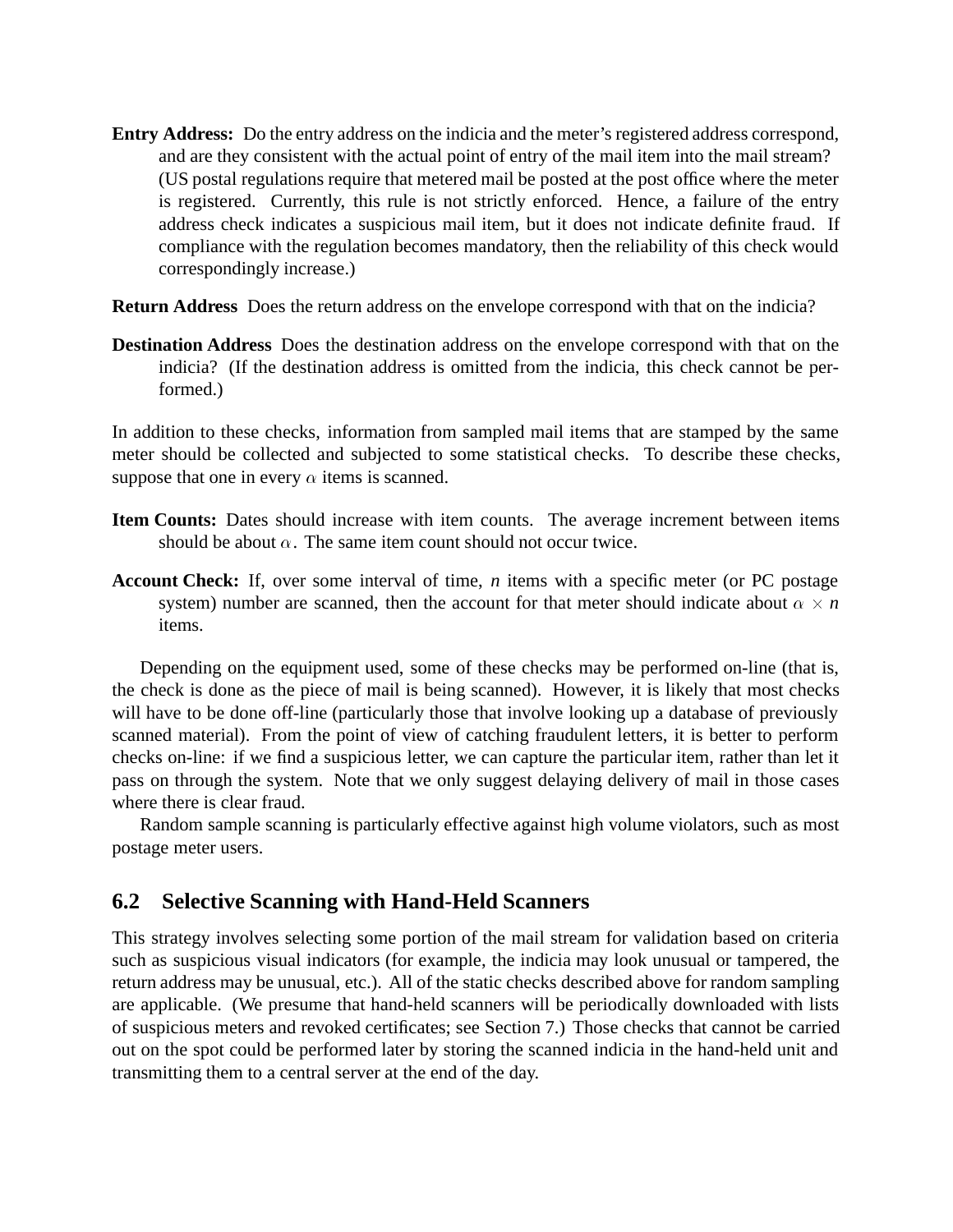#### **6.3 Universal Scanning**

Universal scanning means that each mail item is scanned. Here we can check for uniqueness of meter numbers and item count numbers. We can also check for the consistency of postage used with descending register values. The implementation of such a system faces two challenges. First, all envelopes must be scanned or recorded in some form.

Second, universal scanning involves considerable database requirements. Fortunately we can take advantage of the locality characteristics of mail. Since metered mail typically enters the mail stream at a single sorting center<sup>7</sup>, we can set up a localized database at all initial sorting centers. Most checks can be performed by looking up the local database. Some checks will require communication between databases (when mail enters the mail stream at a different sorting center). These are likely to be rare.

Universal scanning will not be cost-effective in the next few years. However, it may become cost-effective in the future. The system we have described is compatible with such a move. All of the checks described for random sampling are applicable, and are in fact more effective in this setting. In particular, universal scanning would greatly increase the chances of detecting violators who post a low volume of mail.

#### **6.4 Fraud Detection**

There are two basic kinds of attacks: copying of indicia and forging of indicia. For each of these, there are two subcases: those involving indicia that include destination address information, and those involving indicia that omit it.

The table below summarizes our fraud detection methods.

|                                     | Copied Indicia                                                                                   | Forged Indicia          |
|-------------------------------------|--------------------------------------------------------------------------------------------------|-------------------------|
| <b>Destination Address Included</b> | Immediate detection of changed<br>address information;<br>otherwise use statistical methods.     | Immediate<br>detection. |
| <b>Destination Address Omitted</b>  | Immediate detection of changed<br>entry or return address;<br>otherwise use statistical methods. | Immediate<br>detection. |

# **7 Key Management and Protection**

Fundamental protection for our keys will be provided by a tamper-proof device that will be able to:

- store and maintain ascending, descending, and item count registers;
- $\bullet$  keep the device's private/public key pair, and a certificate signed by an authority (typically a manufacturer or the postal service) attesting to the device's public key (the private key should never be disclosed outside the device);

 $^7$ As noted earlier, US postal regulations require that metered mail be posted at the post office where the meter is registered.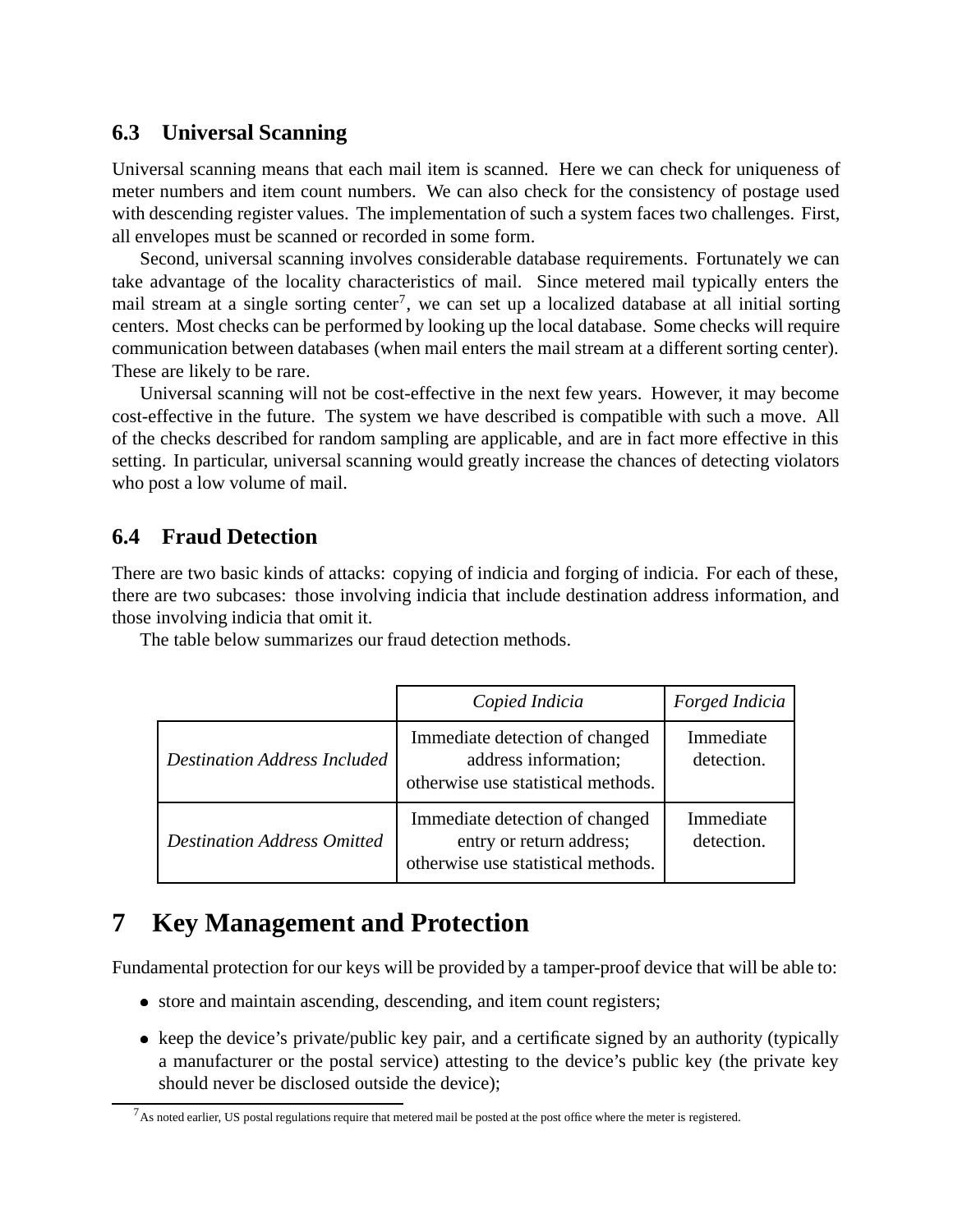- prepare bytes (including the appropriate message digitally signed by the device's public key) for transformation in 2-D bar code format; and
- be tamper-proof in the sense that any attempt to penetrate it will result in the private key of the device being erased.

Several appropriate tamper-proof platforms exist, and more are forthcoming. Some of these are very secure, satisfying the highest security level specified by US Federal Information Processing Standard 140-1 [13]. (This publication gives four security levels for cryptographic modules. The highest levels of security are considered nearly unbreakable systems. The US National Institute of Standards and Technology has also recently announced a system for validating and ranking proposed physical devices according to the FIPS 140-1 criteria.) Some examples of possible technologies include the  $\mu$ ABYSS [16] and Citadel [17] systems from IBM; the iPower [5] encryption card by National Semiconductor; the Crypta Plus [12] encryption card by Telequip; the CY512i chip from Cylink [1]; and some tamper-proof smart card systems [2]. There will be additional announcements of tamper-proof devices with increased processing power from major vendors in the next few months. Many of these devices are highly portable and exist in PCMCIA or smart card format. We propose that users lease a secure device (private ownership of postal meters or postal equipment is illegal in the US) from an authorized vendor. The same types of secure devices could be used for both postage meters and computer-generated postage.

Key generation and maintenance must address two issues. First, we want each device to have its own key to reduce the risk exposure should a key be compromised. Second, it is not practical to maintain more than a small number of keys in each hand-held scanner.

These two problems can be elegantly solved by the use of public key certificates. We use vendorspecific and device-specific public/private key pairs. Specifically, each vendor has a public/private key pair: the public key is revealed to the post office, and the private key is used only by the vendor. Each device has a different public/private key: the public key is revealed to the vendor and the private key is used to encrypt indicia.

The two groups of keys are used as follows. A device generates its key pair on initialization (typically performed in a secure facility by the vendor). The device transfers its public key to the vendor and the vendor generates a simple public key certificate for the device's key, signed using the vendor's private key. These certificates are far simpler than X.509 or other proposed public key certificates; they contain only a license number, an expiration date, and the public key corresponding to the license. This certificate is then transferred back to the device. The device includes the certificate (along with a vendor identifier) in any indicia it generates. When an indicia is scanned, the post office uses the vendor's public key to check the certificate and obtain the device specific key, which in turn is used to verify the signed data in the main part of the indicia.

Note that the security of the system (from a fraud point of view) does not depend on keeping the public keys secret — these keys could be published, and in fact the communications between tamper-proof devices and vendor's certificate generators can be public. However, if both the device specific and vendor specific public keys are kept secret, then we obtain an additional benefit: cryptographic indicia can only be read by the post office and vendors. This could be used to satisfy privacy requirements for sensitive information contained in the indicia.

We anticipate a relatively small number of vendors, and we believe that all scanning devices will be able to easily store all vendor public keys. Updated lists of vendor public keys can be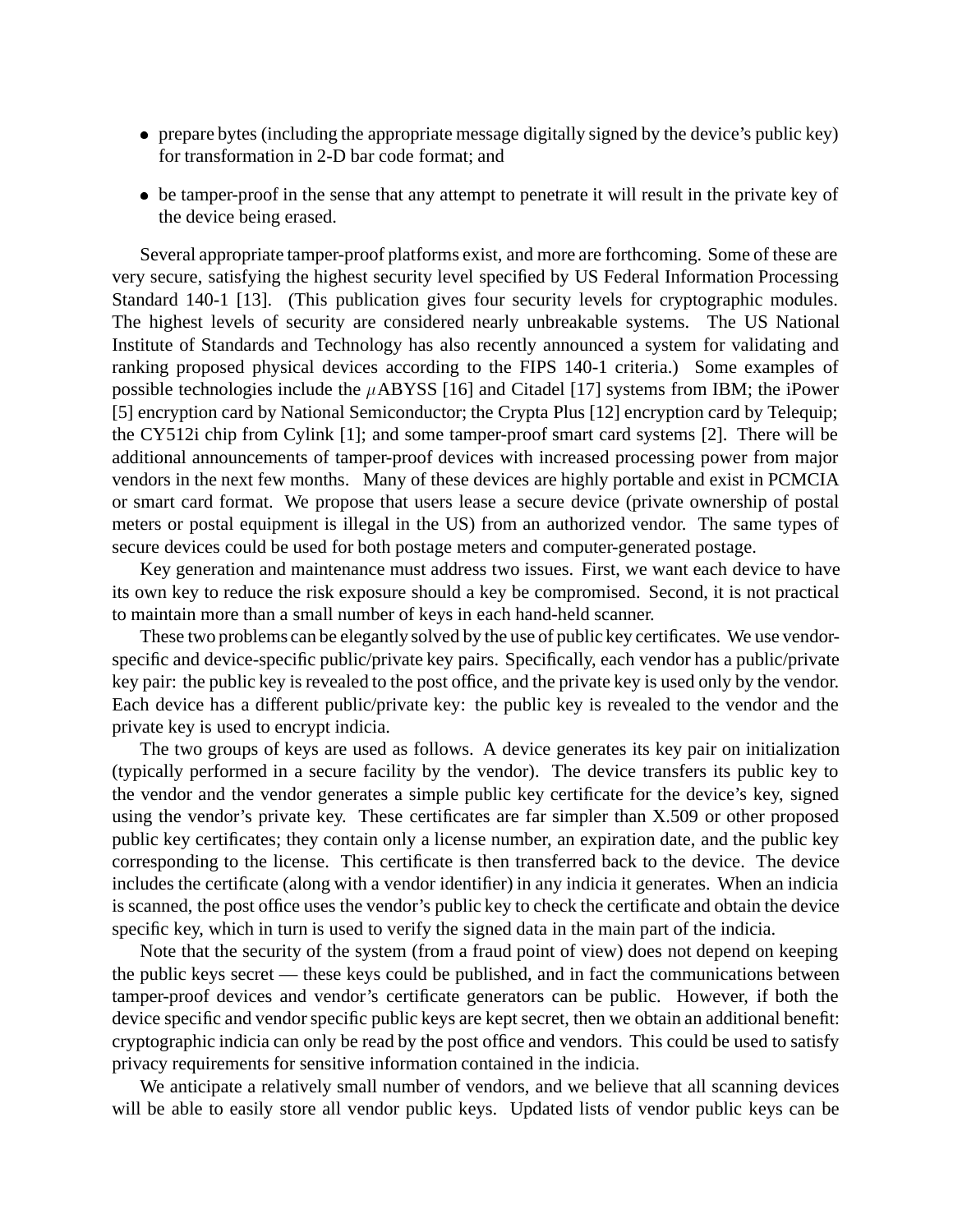periodically downloaded into each scanning device.

Key certificates should be renewed in conjunction with the legally required physical inspection of equipment. New key certificates could be downloaded through a network or modem; or the physical device could be sent back to the factory for certificate renewal. Since most existing and proposed tamper-proof devices are highly portable, this is a very practical measure.

Although tamper-proof devices should be free from attack, one must not exclude the possibility that some private key may become compromised by an adversary. For this reason, a revocation list should be maintained of revoked private keys. This list can periodically be downloaded to scanning devices (along with a list of license numbers of stolen or lost equipment.)

### **8 Conclusion**

In the coming months, the US Postal Service plans to begin to experiment with cryptographic indicia through its IBIP program [15]. This will provide an exciting opportunity to see public key cryptography techniques deployed on a wide scale (if successful, most people in the US will be receiving mail with cryptographic indicia in the near future).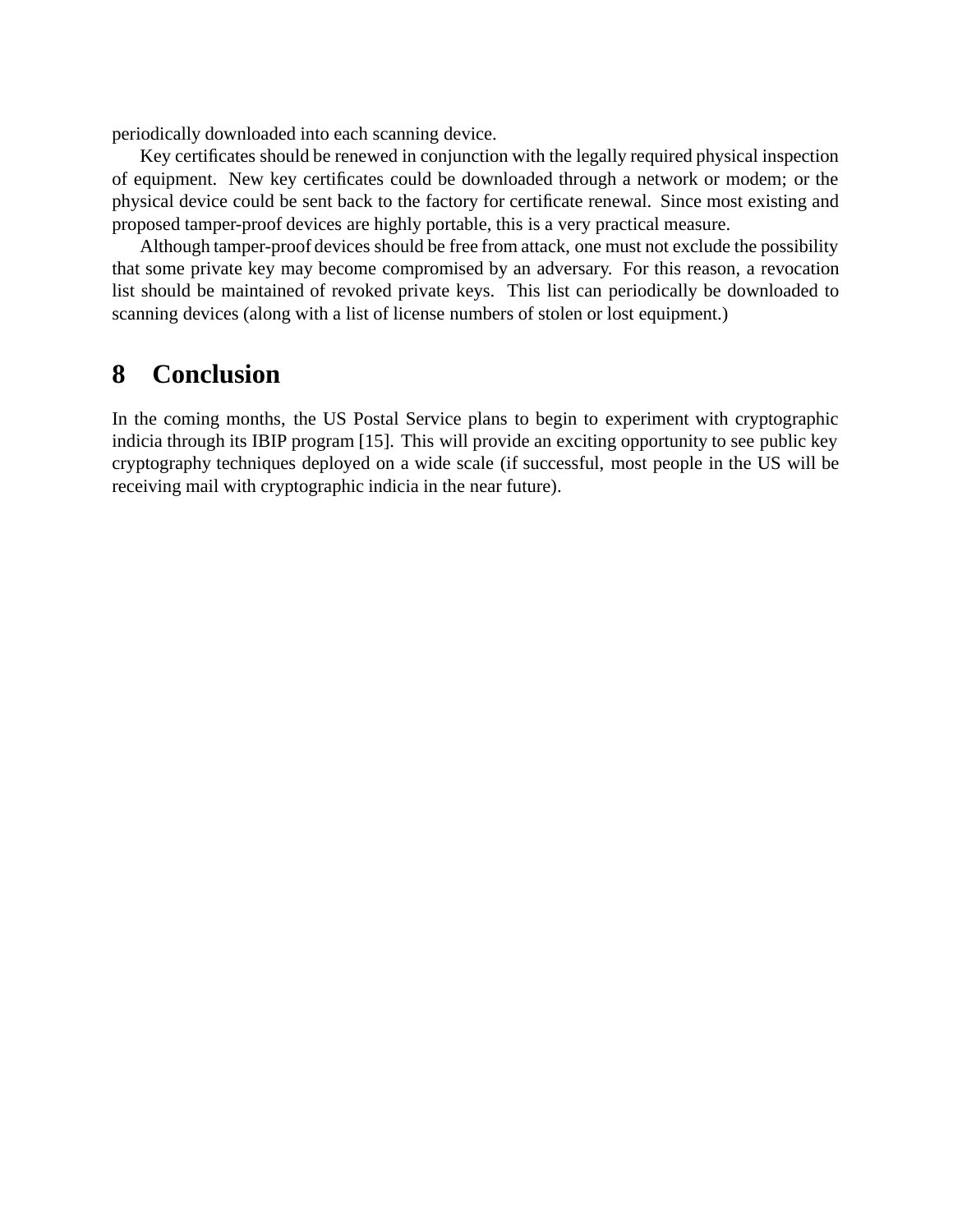### **References**

- [1] Cylink Corp. CY512i press release, February 1995.
- [2] Louis Claude Guillou, Michel Ugon, and Jean-Jacques Quisquater. The smart card: A standardized security device dedicated to public cryptology. In Gustavus J Simmons, editor, *Contemporary cryptology: The science of information integrity*. IEEE Press, Piscataway, NJ, 1992.
- [3] Stuart Itkin and Josephine Martell. A PDF417 primer: A guide to understanding second generation bar codes and portable data files. Technical Report Monograph 8, Symbol Technologies, April 1992.
- [4] Bill McAllister. Postage meter fraud estimated at \$100 million this year. *Washington Post*, page A7, September 29 1993.
- [5] National Semiconductor, Inc. iPower chip technology press release, February 1994.
- [6] National Institute of Science and Technology. A proposed federal information processing standard for digital signature standard. Technical Report Docket No. 910907-1207, RIN 0693-AA86, National Institute of Science and Technology, 1991.
- [7] José Pastor. CRYPTOPOST<sup>TM</sup>: A universal information based franking system for automated mail processing. *U.S.P.S. Advanced Technology Conference Proceedings*, pages 429–441, 1990.
- [8] Theo Pavlidis, Jerome Swartz, and Ynjiun P. Wang. Fundamentals of bar code information theory. *Computer*, 23(4):74–86, April 1990.
- [9] Theo Pavlidis, Jerome Swartz, and Ynjiun P. Wang. Information encoding with twodimensional bar codes. *Computer*, 24(6):18–28, June 1992.
- [10] Judy Rakowsky. 4 men accused of pocketing \$4 million in postage fraud scheme. *Boston Globe*, page 25, February 24 1995.
- [11] R. Rivest, A. Shamir, and L. Adleman. A method for obtaining digital signatures and publickey cryptosystems. *Communications of the ACM*, 21(2):120–126, February 1978.
- [12] Telequip, Inc. Crypta Plus press release, January 1995.
- [13] US National Institute of Standards and Technology. Federal information processing standards publication 140-1: Security requirements for cryptographic modules, January 1994.
- [14] US Postal Service. Personal communication.
- [15] US Postal Service. Information Based Indicia Program (IBIP) New Technology Metering Devices. United States Postal Service, Washington DC, May 1995.
- [16] Steve H. Weingart. Physical security for the ABYSS system. In *Proceedings of the IEEE Computer Society Conference on Security and Privacy*, pages 52–58, 1987.